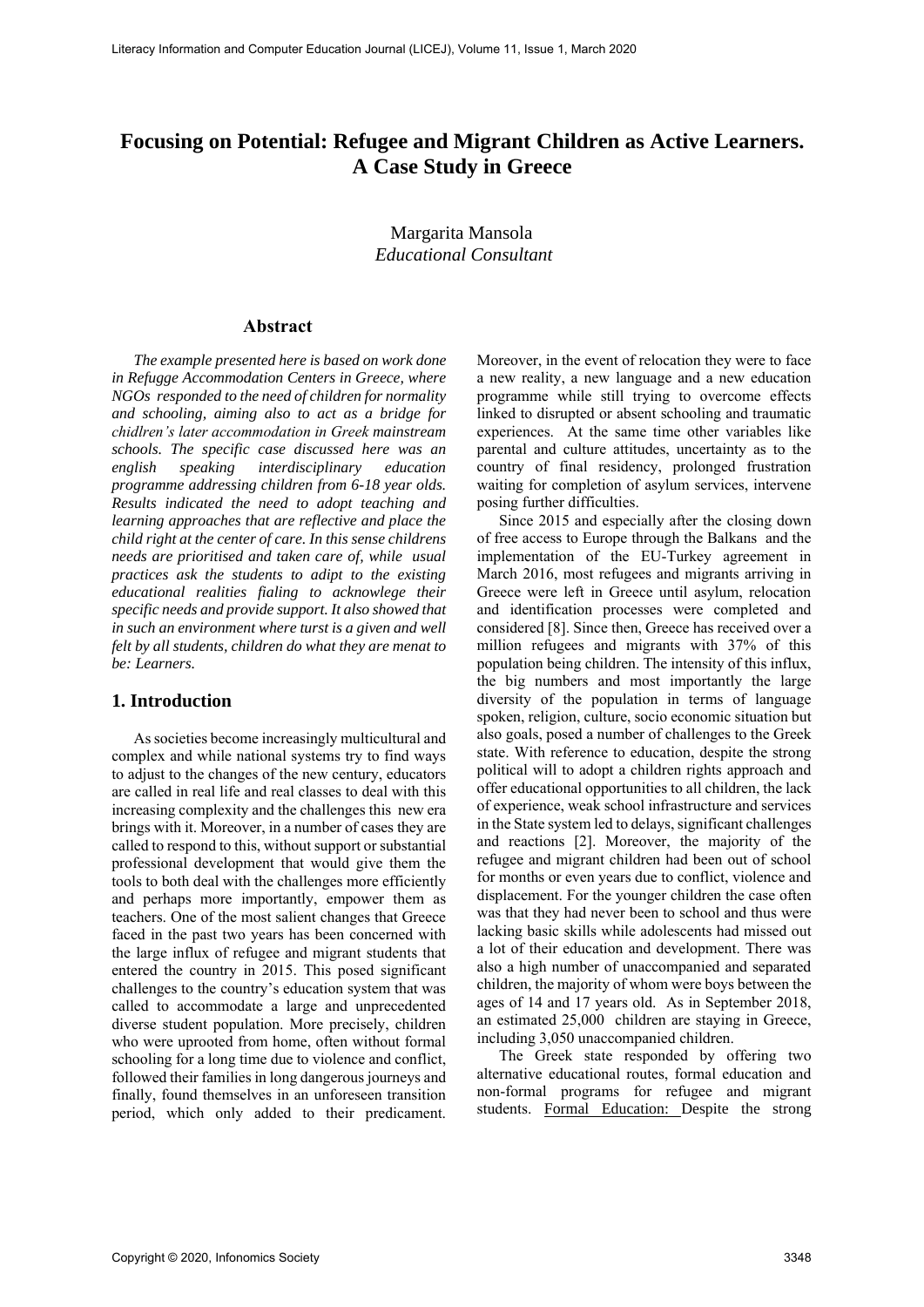political will to accept refugee and migrant children in state schools the inadequate infrastructure, the economic crisis, the highly centralized system of education and the attitudes held in society presented a number of challenges. As a result of this, a differentiated model was designed that placed children to special classes. This was supposed to be a transitionary period that would facilitate refugee and migrant children later enrollment in state schools. Results from this plan are quite debatable even amongst educators as it has been considered to be a rather fragmented approach. More precisely, in March 2016, the Greek Ministry of Education set up "Reception/ Preparatory Classes for the "Education of Refugees" in a number of state schools (during afternoon hours) for refugee and migrant children aged 6 to 15 years who lived in refugee camps. At the same time some state schools in urban centers designed extra classes on Greek language during their morning programme and enrolled refugee and migrant children who had moved to the city. However, places were not guaranteed while social factors such as parents lacking the language and the guidance to enroll kids to school. It is estimated that, in the school year 2016/17, 2,643 children joined 145 afternoon classes in 111 public schools [2]. Refugee and migrant children and their families who moved in apartments or other premises in urban areas could be enrolled in regular morning schools. Some of these state schools organized morning "Reception Classes" for refugee and migrant children and adolescents. These classes are part of the Greek formal educational system and are addressed to pupils with limited knowledge of the Greek language. According to the Greek Ministry of Education, approximately 2,000 refugee and migrant children attended such "Morning Reception Classes" in the school year 2016/17.

Access to state schools through the refugee and migrant education program basically targeted children up to 16 year olds. For the first time, reception classes were provided for adolescents 16-18 years in Greek State High schools during the 2017-2018 academic year. It important to note, that the integration of refugee and migrant students into state schools has been implemented in a constant unstable and fluctuating environment; refugee and migrant population changed in numbers as some were transferred from the islands to the mainland and moved into different living schemes from the official refugee accommodation sites to urban apartments, hotels, as well as continue participating for family reunification and resettlement process in Greece and other European countries.

Non-Formal Education: Non-Formal Education activities ran, since the beginning of population arrivals in various parts of Greece, aiming to respond

immediately to children's need for a stable psychosocial and learning environment. These programs were offered by international and local humanitarian and education organizations in the refugee camps as well as in urban community/educational centers. As time went by, they evolved targeting school readiness for children who had either not been to school at all or who had been out of school for a long time, by giving them a positive re-entrance or first-time learning experience in a classroom. Primarily, the focus was given to the social empowerment of the children, supporting their return to normalcy, integration in formal school systems and in society. In general, non-formal education programs gave the opportunity to refugee and migrant students to develop the social, cognitive and language skills they needed in order to integrate later in the host country society. These programs seemed to fit more the diverse scene of refugee and migrant children education and can help children and young people from refugee and migrant populations adjust to new educational and social realities, placing its focus on specific student populations. Still, there were a lot of issues here in terms of quality of education, monitoring of children's progress and especially funding that led to frequent disruptions and/or wrong focus and poor educational outcomes.

## **2. Exploring refugee education and practices**

As stated in relevant literature and as evident to anyone who has dealt with refugee education from an educational policy level, the specific needs of refugee children and youth as a result of forced migration have been ignored. This is mostly due to the fact that most of policy making literature and practices were concerned with migration and multicultural education This has led to invisibility of the specific needs of refugee children [7]. Moreover, refugee students are usually seen as a homogenous group, failing to take into account other factors like those refereed by Rutter as "Pre migration" and "post migration" [6]. Failure to do so, leads to a common conceptualization of refugee children as "problem" rather than potential. Another usual finding as criticized by Rutter is the overemphasis on trauma which masks the significance of other post migration experiences like prolonged encampment, poverty, isolation, uncertain migration status [6]. Such preoccupation with issues at individual level, often lead to overlook broader dimensions of disadvantage. Lastly, overemphasis on host language learning and language as a barrier often fails to acknowledge children's wider learning needs like their need to be stimulated, to inquire, to create, doubt and reflect.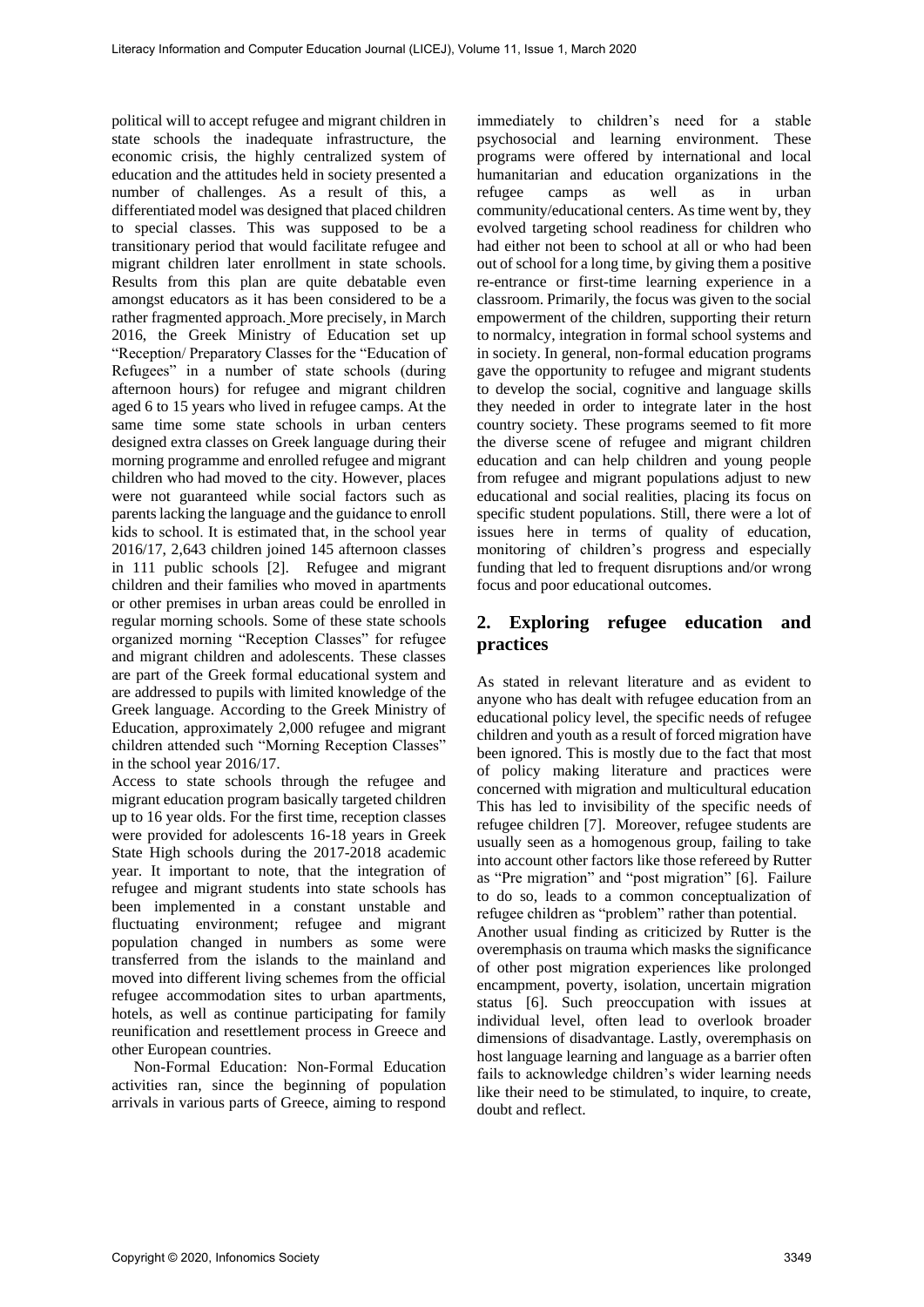It is of little surprise then that both the State and NGO and emergency responses to refugee education in Greece were at best following practices that have been criticized and reassessed for their effectiveness and their failing to provide sustainable development structures. Although they all feel that they are doing the best they could, they have both been inadequate in providing the most for refugee children, especially in terms of meeting their needs and providing more sustainable structures than just emergency aid. While this is a complex issue to discuss, beyond the scope of this paper, case studies where a different approach was chosen will be presented as an alternative model.

# **3. A Case Study adopting a different approach**

When the present project was initiated under the Non Formal Education funding from EU, there was an intended purpose to offer something different that could be closer to children's needs. To this end, needs assessment was carried out first and close continuous monitoring of students' development and learning were a priority. Students were residing in refugee camps experiencing conditions that were not always appropriate for their age. Their background in language, religion, cultural beliefs or schooling experience varied considerably which meant that there were significant challenges primarily in communication but also in their expectations as well as in the relationships between themselves as students. It was clear that a priority for the program, if it was to be successful, was to establish a sense of an organized, safe classroom environment where all students are equally valued and helped. Adopting an approach of a Resilient Classroom, designing the program was based on its most basic assumption that "effective classroom environments will increase children's availability for learning by increasing their academic engagement and enhancing their behavioural discipline" [1]. More precisely some of the characteristics of the program that shaped it were:

### **3.1. Adopting a common language (English)**

English was immediately set as the language of instruction and of all communication. This placed all learners in the same position of learning a new language. Using a lot of body language and theatrical speech combined with vivid and performative narrations soon attracted children's interest and established the norm of "trying to communicate". The teacher was the point of reference as well as the leader in modeling this behavior and respecting all voices heard or difficulties. However, ample space was left for mother tongue to be celebrated as through targeted

activities that brought awareness and appreciation of the wealth of other cultures and their significance.

### **3.2. Building classroom ethos and respect**

Rules were formulated quite early in the project together with children and graphically presented in posters by the children themselves using symbols drawings etc. Modeling acceptable behavior and being strict and steady with the rules adopted by all, soon made it it clear that only in this way can we all cooperate effectively. This was the main message conveyed. A number of Social Emotional Leaning activities combined with language learning like for example through children or teenager literature were common practice to elicit responses from children and develop empathy.

### **3.3. Choosing or developing age appropriate and stimulating educational material and curricula**

Instead of teaching English as a foreign language which is what many other camp educational programmes did, it was felt that the children had more complex cognitive and learning needs so an English non-formal educational programme that took these into consideration was developed. This included a number of interdisciplinary school subjects and development of curricula to encourage children to learn about the world around them – such as geography, biology, mathematics and social sciences.

### **3.4. Adopting reflective teaching and Differentiated Instruction as a model of instruction**

Every class was diverse. As explained earlier, children came from varied environments, with different strengths, weaknesses, difficulties, problems, dreams and wishes. Some had been out of school for more than two years, or never had schooling. Many lagged behind in terms of knowledge base and learning skills. It was therefore imperative to carefully adjust teaching material and approach to meet their needs.Teaching was delivered through differentiated instruction and through building trust and confidence.

### **3.5. Adopting an Intercultural Approach**

While all cultures were well accepted and celebrated and differences respected. It was well acknowledged that we can all be different but there are so many things that unite us. Carefully selected thematic units for teaching made this even more evident incorporating social emotional learning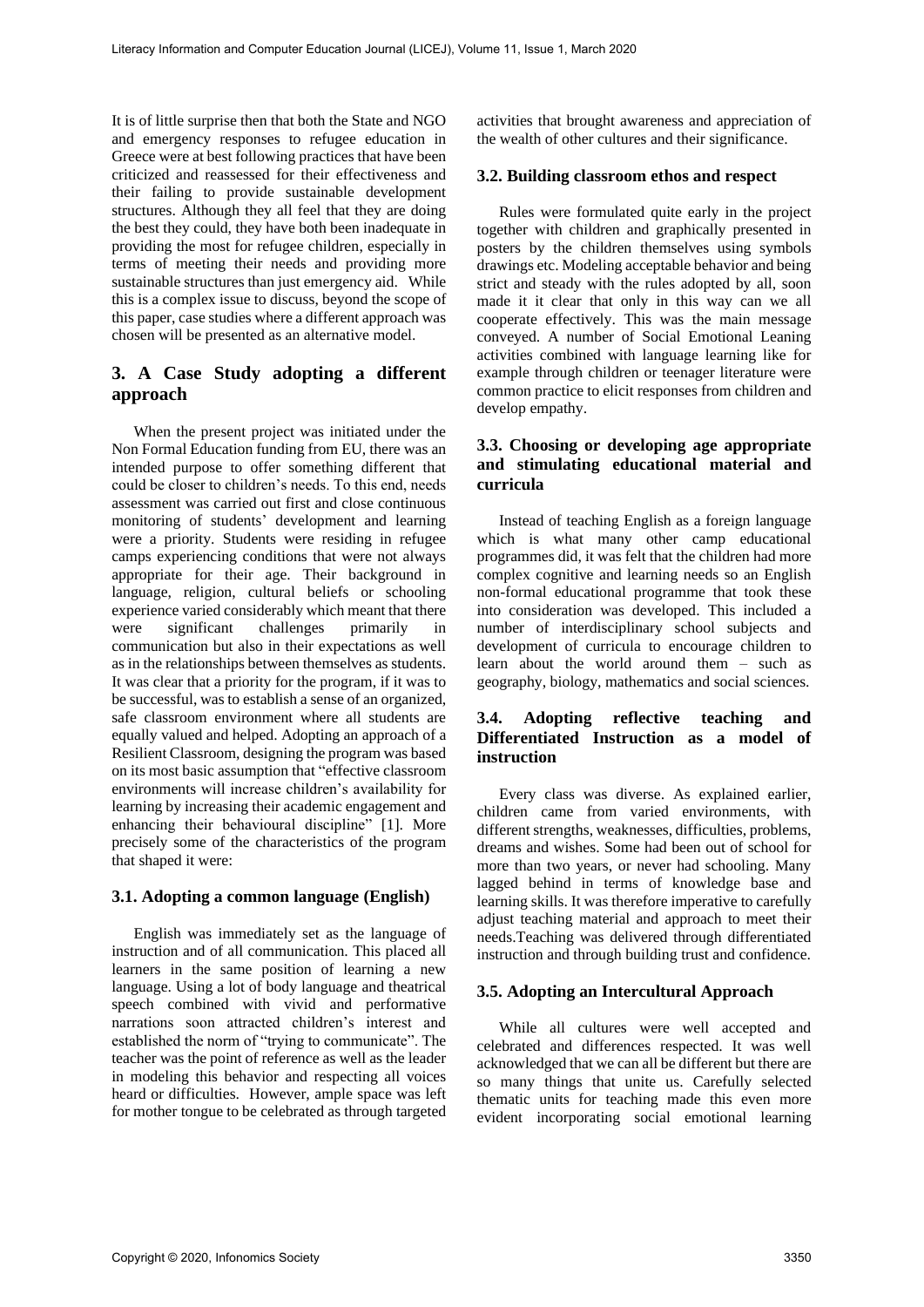aspects and psychosocial extensions led not only to help children deal with individual needs for emotional safety but also created empathy and understanding addressing in this way all students and teachers in the school community.

### **3.6. Adopting the CLIL methodology (Content and Language Integrated Learning) as the most suitable for a Multilanguage classroom**

In this methodology there is equal focus on advancing knowledge, skills and understanding related to the specific theme taught, using language to learn but also learn how to use language, advance thinking skills, understanding and language and get exposed to different perspectives. Listening, reading, speaking and writing are again all developed though this approach.

### **3.7. Adopting a Growth Mindset**

Adoption a growth mindset, clearly conveyed in all aspects of the teaching and learning process was perhaps the most salient characteristic of the programme. Children came to believe in themselves, saw and felt their progress while self-monitoring was enhanced . Scaffolding was offered to all children and a sense of accomplishment and pride was evident. Thi soon led to positive attitudes to schooling as well as to the development of metacognitive abilities that atught students how to learn and why rather than simply what to learn.

### **3.8. Focus on Social Emotional learning as an approach**

Social and emotional learning (SEL) was a critical component of the educational experience with increasing evidence showing that in order to develop healthier school climates and improved academic results, schools must teach the whole student.

SEL was not a one-off activity or simple but was incorporated in language and other learning activities. In addition to Self-Awareness (the ability to understand and manage your own feelings and to know your strengths and weaknesses) and Self-Management (the ability to manage your behaviour and impulses, to have integrity, and to act according to your values) a SEL programme extends to increase through learning students' Social Awareness (the ability to understand and have empathy for others), Relationship Management (knowing how to work with others and get along effectively) and Responsible Decision Making (the ability to make good decisions and know how to problem solve effectively both alone and in groups.

## **4. An example of teaching reading and writing in a class of 9-11-year-old residing in a refugee accommodation site**

For a couple of days, the teacher brought attractive impressively illustrated books in class for children to view and comment in groups. All children showed great enthusiasm and looked eagerly in the books. Teacher facilitated group sharing and explained key vocabulary while she introduced important professions like "paleontologist" and their work. All children were encouraged to express their impressions of the books in any way they felt comfortable with (eg. Drawing, speaking, facilitated speaking etc). At the same time children were taught important social skills like turn taking, sharing, helping each other, collaborating.

Next lesson was based a text tailor made to fit the different levels of all students, focusing on grammar and vocabulary relevant to the topic of Dinosaurs, Paleontology, etc Drills, writing and word games were all adjusted to this. To facilitate reading, echo reading was introduced followed by group reading which made everyone feel confident. Children who were more advanced, volunteered to read aloud later.

Over the following lesson the teacher brought in class a "paleontologist kit" and children had to become "explorers" and "dig" carefully to "discover" a skeleton of a T-Rex. Children were so eager to do this that they were united under this goal. They were excellent in taking turns with the "digging tools" as there were only a few of them, assigned roles (putting the bones together once "discovered,) shared the enthusiasm of "discovering" and making sure everything was back in place in a clean well tied up classroom after they finished. Following to this activity, children made a group discussion on extinct species, fossils, ice age etc and asked for more material to bring in class.



Figure 1. Digging as palaeontologists

Upon this, a lot of reading and writing practice followed with gap filling exercises, carefully designed to fit all levels in class so that all could accomplish it